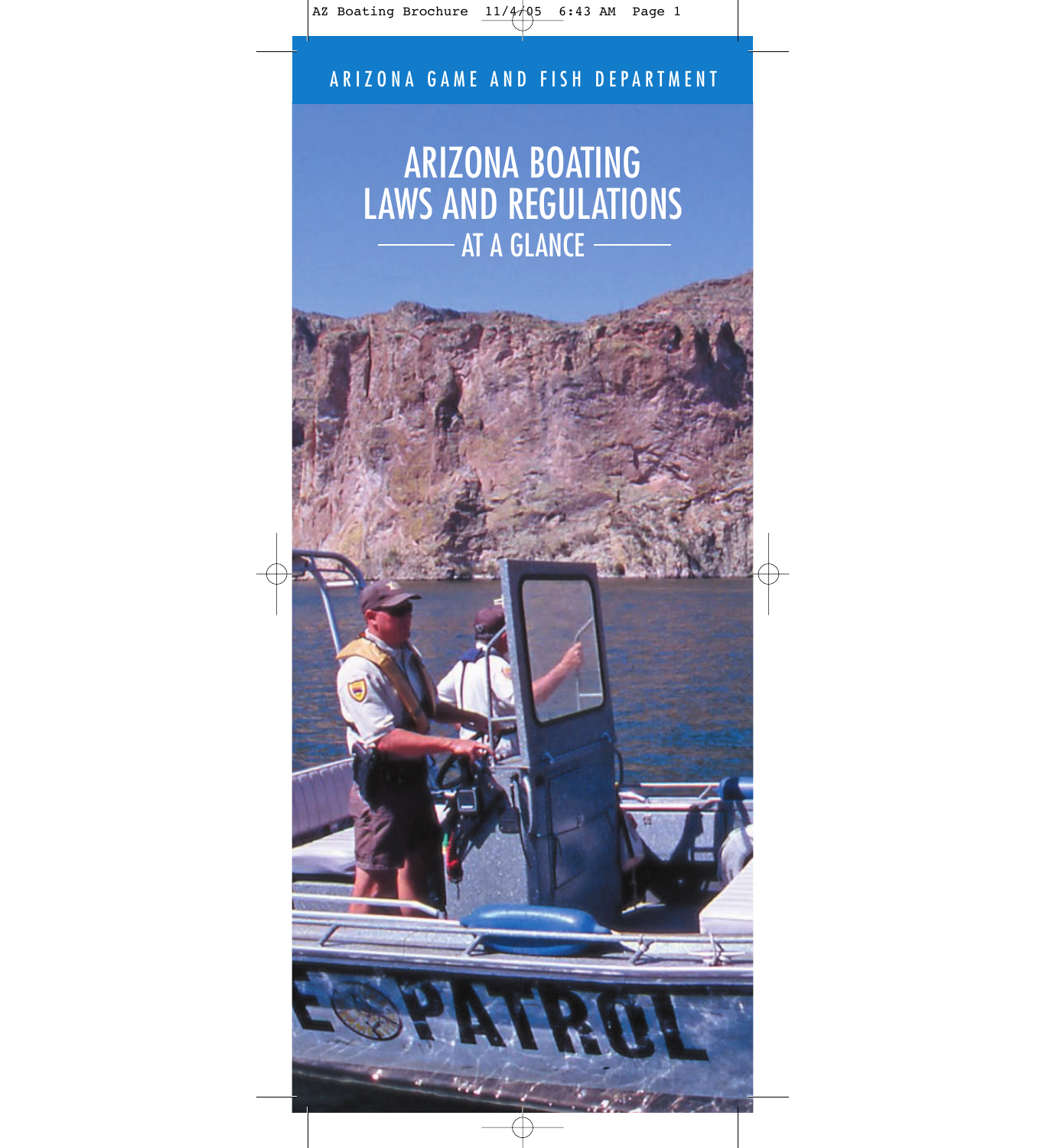The information in this pamphlet is abbreviated from Arizona state law and Arizona Game and Fish Commission regulations. It is designed to provide a quick reference to boating rules. Information for motorboat restrictions on certain lakes is available from hunting and fishing license dealers as part of the current fishing regulations.

Information on boating and the Arizona Game and Fish Department boating class schedule can be found on our Web site, azgfd.gov, or by calling (602) 789-3235.

#### **DEFINITIONS**

- Person means any individual or group of individuals.
- *Watercraft* means any boat designed to be propelled on water by machinery, oars, paddles, or wind action upon a sail.



• Waterway means any body of water on which a watercraft can be navigated.

• Wakeless speed means a speed that does not create a wake, and is no more than 5 mph.

- Motorized watercraft means any watercraft that is propelled by machinery whether or not the machinery is the principal source of propulsion.
- Aids to navigation means buoys, beacons, or other fixed objects designed to direct navigation.
- Regulatory marker means any anchored or fixed marker on or near the water, other than aids to navigation, including markers to indicate swimming areas, speed zones, danger points, wakeless areas, keep-out areas, mooring buoys and general information.
- Underway means that a watercraft on public waters is not at anchor, is not made fast to the shore, or is not aground.
- Wear means to be worn and fastened according to the manufacturer's design or recommended use and adjusted for a snug fit.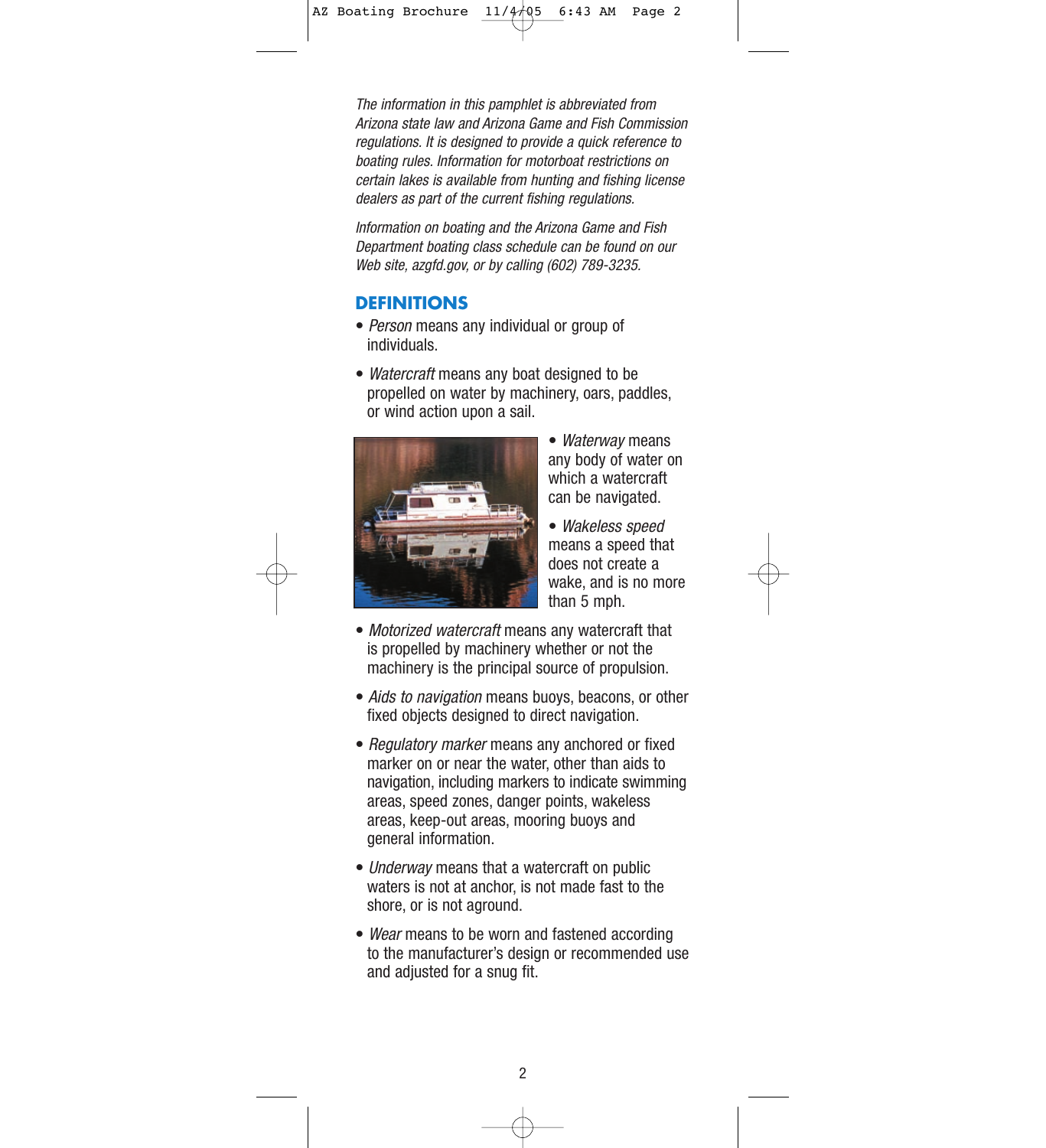## **APPLICATION**

These provisions apply on all waterways of the state, including those common to interstate boundaries. On waters common with other states, such as the Colorado River, other states' laws and federal regulations may also apply.

#### **WATERCRAFT REGISTRATION**

Staggered registration is similar to motor vehicle registration. Decals issued will be the color of the year of expiration and will display the month and year of expiration.



If ownership of a watercraft changes, the new owner must notify the Arizona Game and Fish Department within 15 days. A boat owner must also notify the department within 15 days with an address change or if a watercraft is stolen.

No number other than the one issued by the department may be displayed on the forward half of any watercraft.

The certificate of number must be aboard when a watercraft is in use.

If a certificate of number is lost or destroyed, a duplicate may be obtained from the department for a \$2 charge.

All undocumented motorized watercraft operated, moored or anchored on the waterways of Arizona must be numbered. The owner must file an application for number with the Arizona Game and Fish Department on forms provided. The number issued must be displayed on each side of the bow along with the current registration decal issued by the department.

Nonmotorized watercraft are exempt from registration requirements.

#### Dealer numbers

Dealers or manufacturers may use numbers and decals attached to removable signs.

#### Numbering exceptions

Exceptions to registration requirements include watercraft used solely as lifeboats and those documented by the U.S. Coast Guard.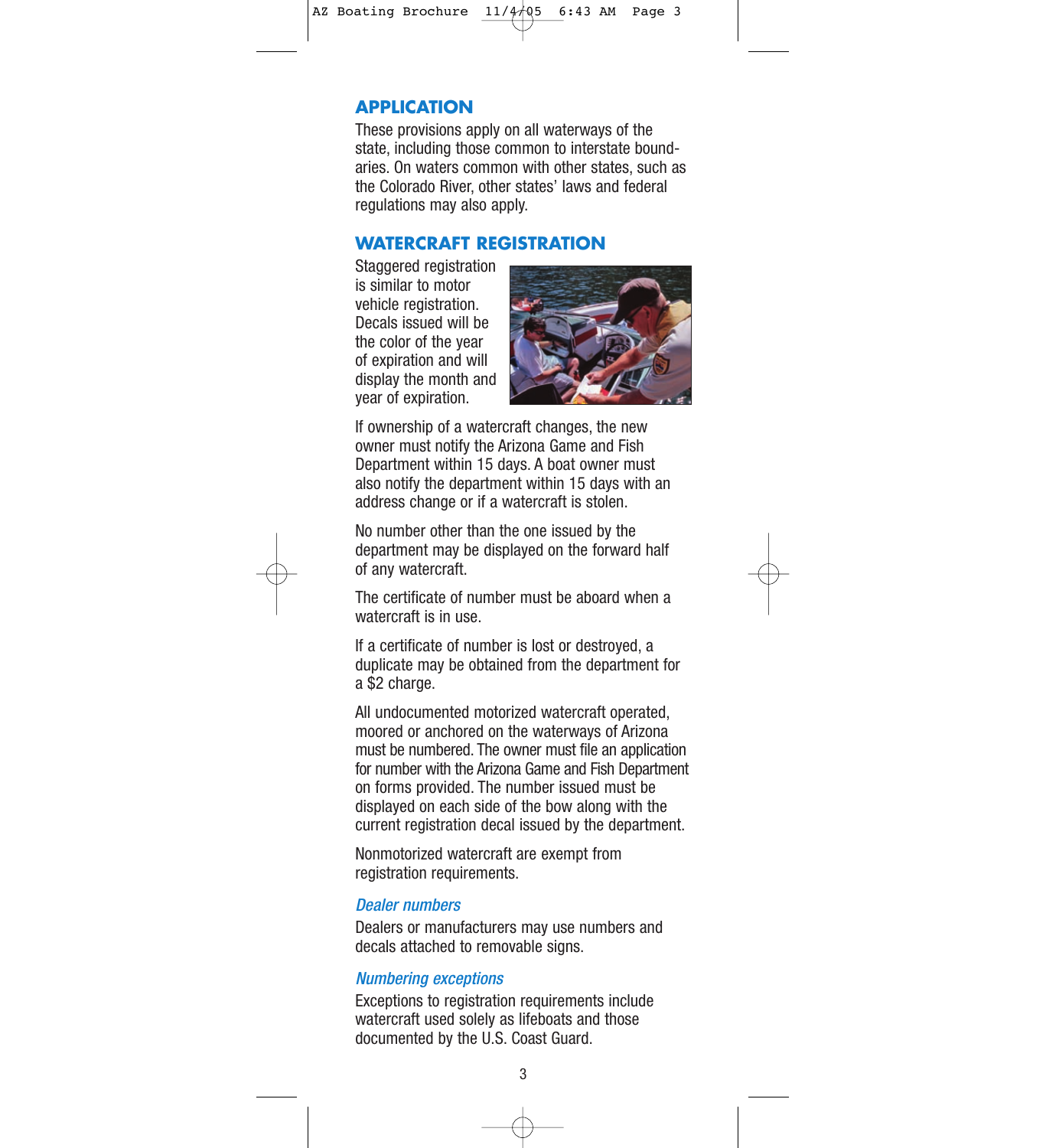#### **Reciprocity**

Nonresident-owned watercraft currently registered in another state may be operated on the waters of Arizona for a period of up to 90 days.

#### Watercraft registration fee

An annual registration fee is required for each motorized watercraft.

The fees are as follows:

| Resident                    |       |                        |       |
|-----------------------------|-------|------------------------|-------|
| 0 to 12 ft.                 | \$20  | 26 ft. 1 in. to 39 ft. | \$39  |
| 12 ft. 1 in. to 16 ft.      | \$22  | 39 ft. 1 in. to 64 ft. | \$44  |
| 16 ft. 1 in. to 20 ft.      | \$30  | 64 ft. 1 in. and over  | \$66  |
| 20 ft. 1 in. to 26 ft. \$35 |       |                        |       |
| Nonresident                 |       |                        |       |
| 0 to 12 ft.                 | \$100 | 26 ft. 1 in. to 39 ft. | \$292 |
| 12 ft. 1 in. to 16 ft.      | \$110 | 39 ft. 1 in. to 64 ft. | \$330 |
| 16 ft. 1 in. to 20 ft.      | \$222 | 64 ft. 1 in. and over  | \$495 |
| 20 ft. 1 in. to 26 ft.      | \$259 |                        |       |
|                             |       |                        |       |

If you have any questions, please contact any Arizona Game and Fish Department office or call (602) 942-3000.

#### Trailer registration

Check with the Arizona Department of Transportation's Motor Vehicle Division for boat trailer registration.

## **EQUIPMENT**

## Personal flotation devices (life jackets)

All watercraft must be equipped with U.S. Coast Guard approved flotation devices as follows:



All watercraft, except sailboards and certain racing shells or rowing sculls, must have at least one U.S. Coast Guard approved personal flotation device (PFD), type I, II, III, or V, for each person on board. Such devices must

be in good and serviceable condition, readily accessible and must fit the intended wearer.

All watercraft 16 feet and longer shall have one type IV throwable PFD on board.

When operating a personal watercraft, all persons on board shall wear a type I, II, or III PFD.

All children 12 years and younger shall wear a U.S. Coast Guard approved type I, II, or III PFD while underway on any vessel.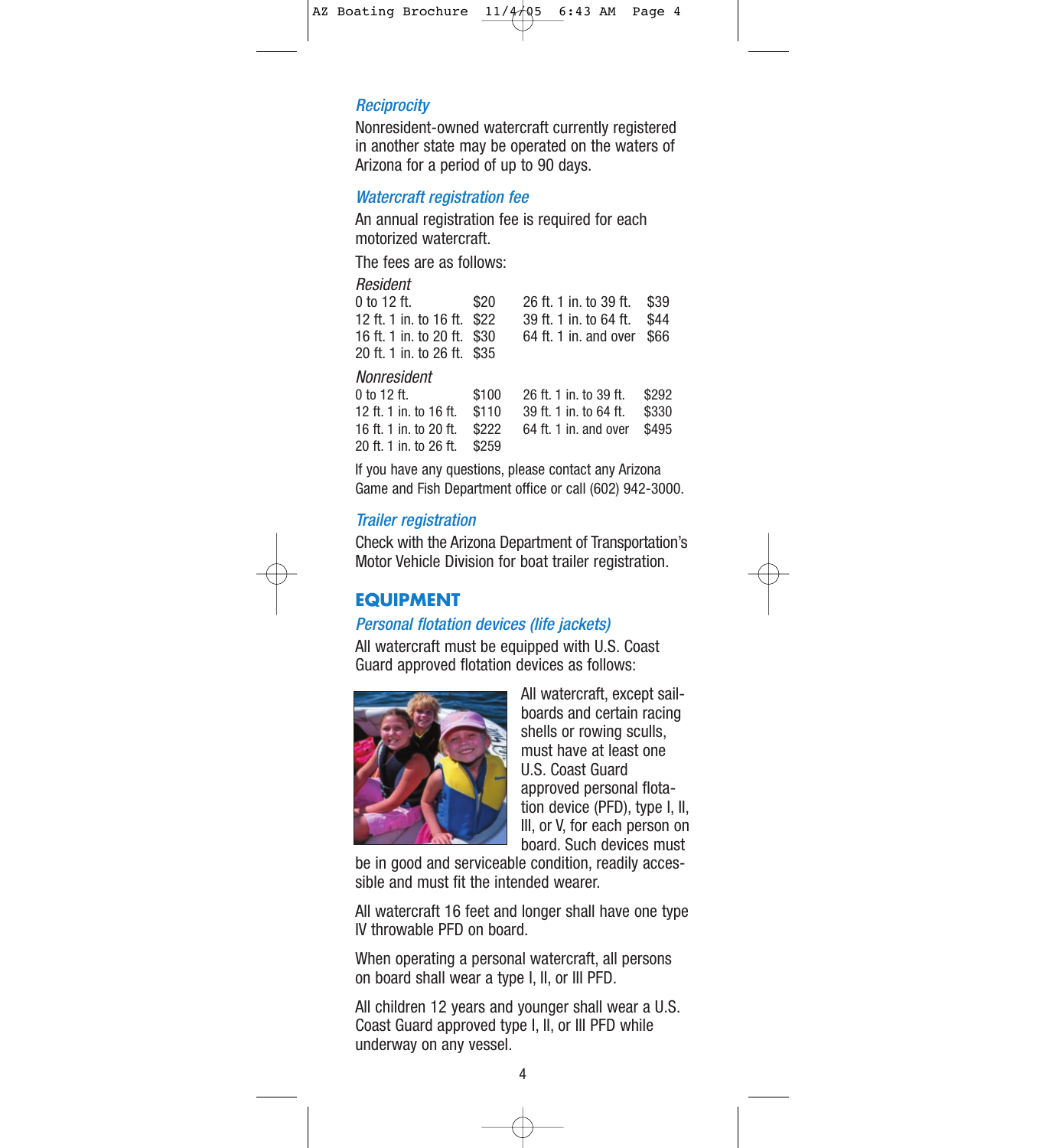Any person being towed behind a watercraft shall wear a buoyant belt or personal flotation device. Note: A buoyant belt is not a U.S. Coast Guard approved flotation device.

#### Fire extinguishers

All watercraft smaller than 26 feet and using any volatile liquid having a flashpoint of 110 degrees or less for fuel shall have on board and readily accessible at least one U.S. Coast Guard approved type B-I fire extinguisher if any of the following conditions exist:



- Inboard engine
- Closed compartments where portable fuel tanks may be stored
- Double bottoms not sealed to the hull or which are not completely filled with flotation materials
- Closed living spaces
- Closed stowage compartments in which combustible or flammable materials are stored
- Permanently installed fuel tanks (fuel tanks secured so they cannot be moved in case of fire or other emergency shall be considered permanently installed)
- A fixed fire extinguishing system installed in the engine compartment

All watercraft 26–40 feet long shall have on board and readily accessible:

- At least two type B-I fire extinguishers or at least one type B-II fire extinguisher or
- At least one type B-I fire extinguisher if a fixed fire extinguishing system is installed in the engine compartment

Watercraft 40–65 feet must carry at least three U.S. Coast Guard approved type B-I fire extinguishers or at least one B-I and one B-II fire extinguisher. If a fixed fire extinguisher system is installed in the engine compartment, there must be at least two type B-I or at least one type B-II fire extinguisher on board and readily accessible.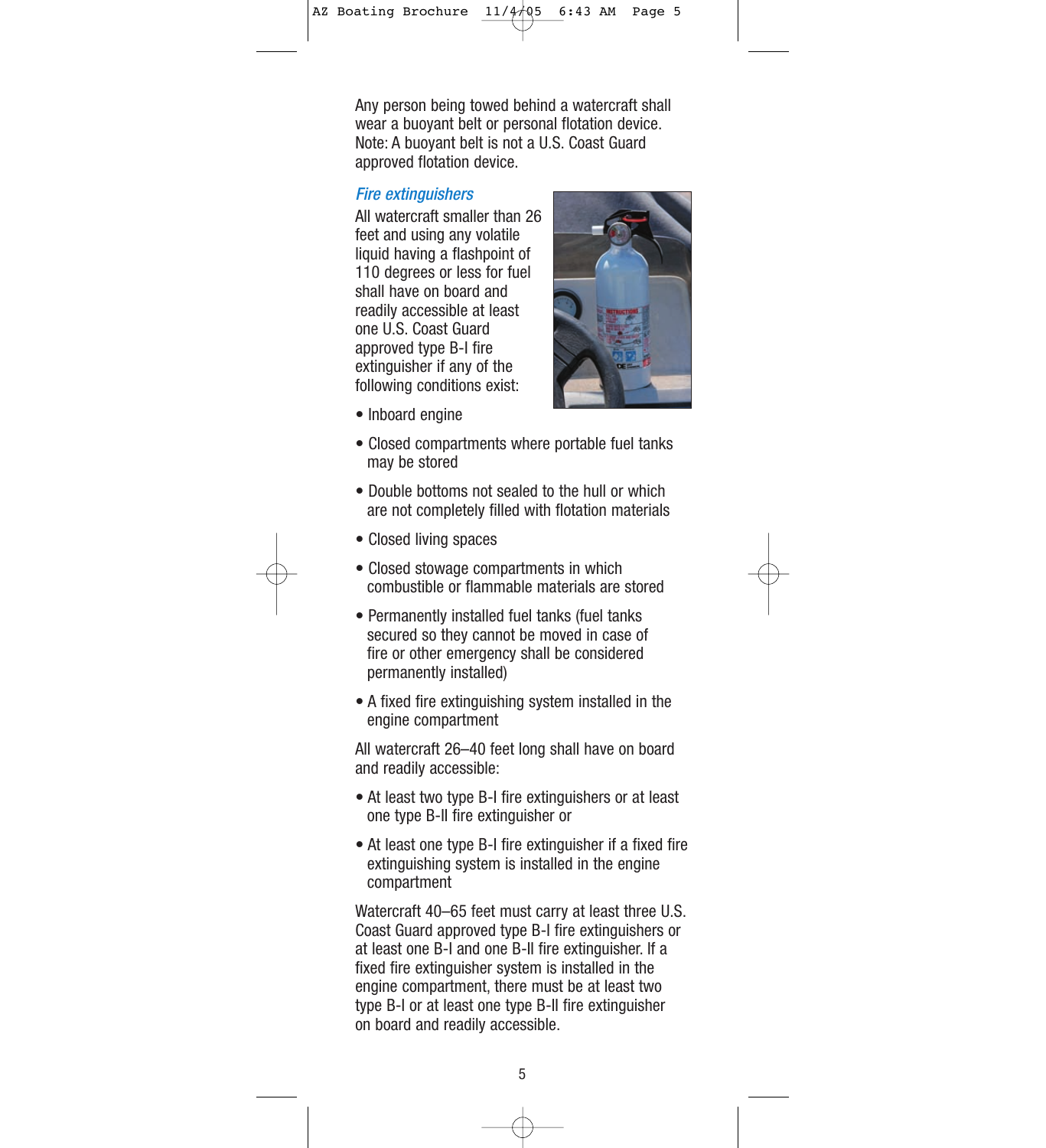## **OPERATION**

#### Reckless operation

A person shall not operate a watercraft while allowing a person to ride on the gunwales, transom, covered or closed bow of a watercraft propelled by machinery operating in excess of wakeless speed.

No person shall operate a watercraft in such a manner as to show willful or wanton disregard for other persons or property.

#### Operation age

Except in case of emergency, no person under the age of 12 years may operate a watercraft propelled by a motor of greater than eight horsepower, unless the person's parent or legal guardian or at least one person who is 18 years or older is present on the watercraft. Jet powered personal watercraft (PWC) are over the eight horsepower limit.

## Speed restrictions

No person shall operate a watercraft at a speed greater than is reasonable and prudent under prevailing conditions or in excess of posted limit. Speed shall be controlled to avoid collision or creating dangerous wake.

#### Operation under the influence

No person under the influence of intoxicating liquor or drugs shall be in physical control of any watercraft. The legal level of intoxication is .08 blood alcohol concentration (BAC). Extreme OUI is



.15 BAC and above. A person found guilty of an OUI violation could receive a fine of up to \$2,500 and a jail sentence of up to six months. Subsequent convictions and aggravated OUI may carry even more severe penalties.

#### **Lights**

Either inland or international rules for lights must be observed between sunset and sunrise when underway or adrift.

Inland rules for lights on motorboats less than 26 feet prescribe a red and green combination light forward and a bright white light aft to show all around the horizon (360 degrees). Motorboats 26–65 feet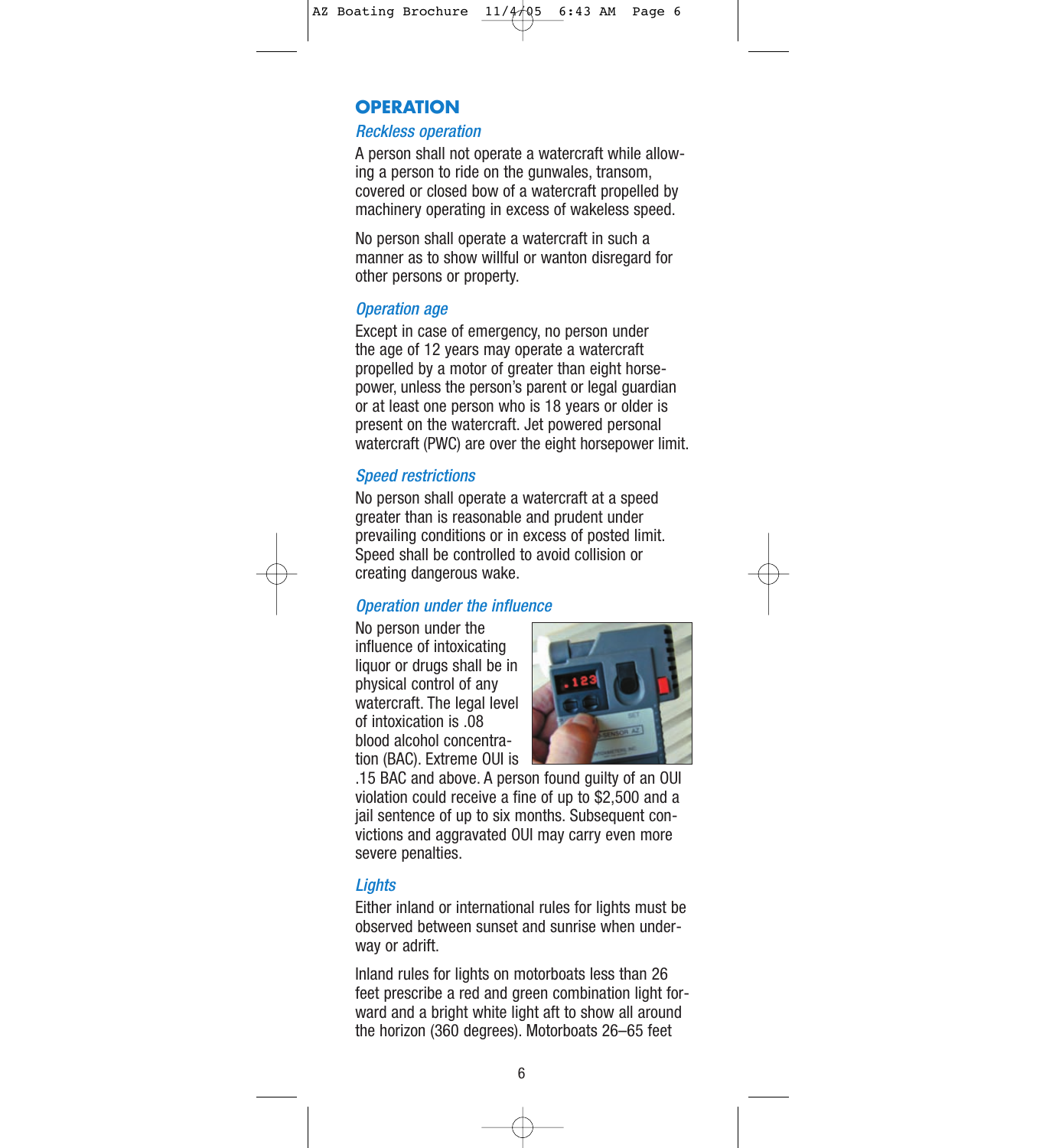

shall display a 225-degree (112.5-degrees on each side of the watercraft) unbroken white light above and forward of the stern light along the center line of the watercraft. The stern light shall display a 135-degree unbroken white light placed as near to the stern as practicable. Separate sidelights showing red 112.5 degrees to port (left) and green 112.5 degrees to starboard (right) shall be used and fitted with screens to prevent them from being seen across the bow.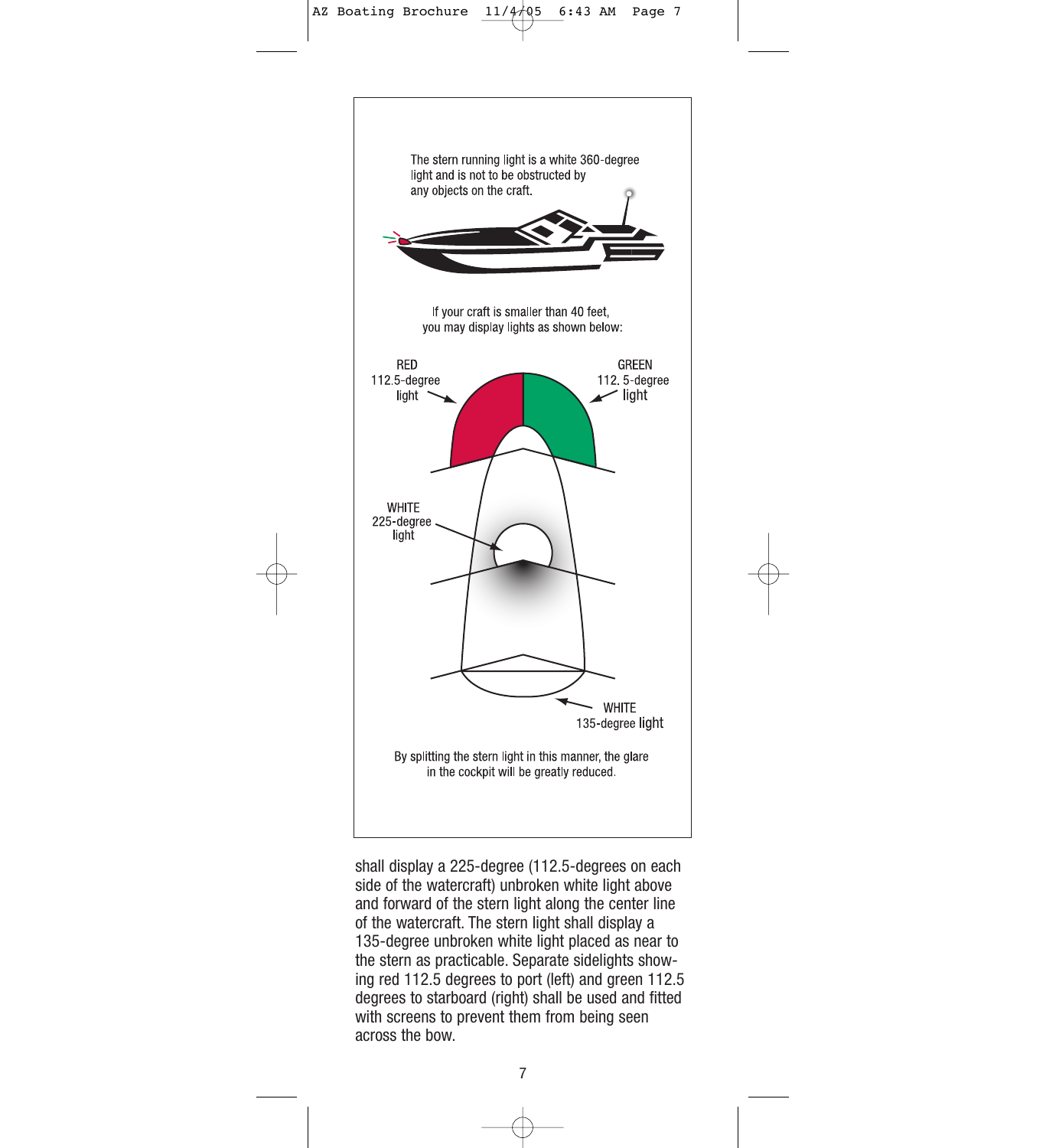International rules for lights on motorboats smaller than 40 feet prescribe a red and green combination light or separate red and green lights forward, a white 225-degree light forward and 3 feet higher than the colored lights, and a white 135-degree light aft.



All sailboats without an auxiliary engine on board shall display separate red and green lights forward and a white 135-degree light aft.

Manually propelled watercraft shall carry a lantern or flashlight showing a light that shall be exhibited in sufficient time to avert

collision. Lights are not necessary on waters where power craft are prohibited.

A white 360-degree light must be displayed from sunset to sunrise any time a watercraft is anchored other than in a special anchorage area.

#### Diver flags

A red flag with a single white diagonal stripe, running from staffhead to opposite lower corner, shall be recognized as a diver down flag, indicating there are divers below the surface.

#### Muffling devices

All watercraft must be equipped with effective muffling equipment in good working order. Unless operating under a special permit, no person shall operate a watercraft that emits a sound level in excess of 86 decibels on the "A" weighted scale as measured 50 feet or more from the watercraft.

#### **Overloading**

All watercraft 20 feet or smaller in length sold or manufactured in Arizona after January 1, 1971, must have a capacity plate attached and readily visible from the position normally occupied by the operator of the watercraft. No watercraft may be loaded beyond the safe carrying capacity indicated on this plate. Such plates are not required on canoes and sailboats.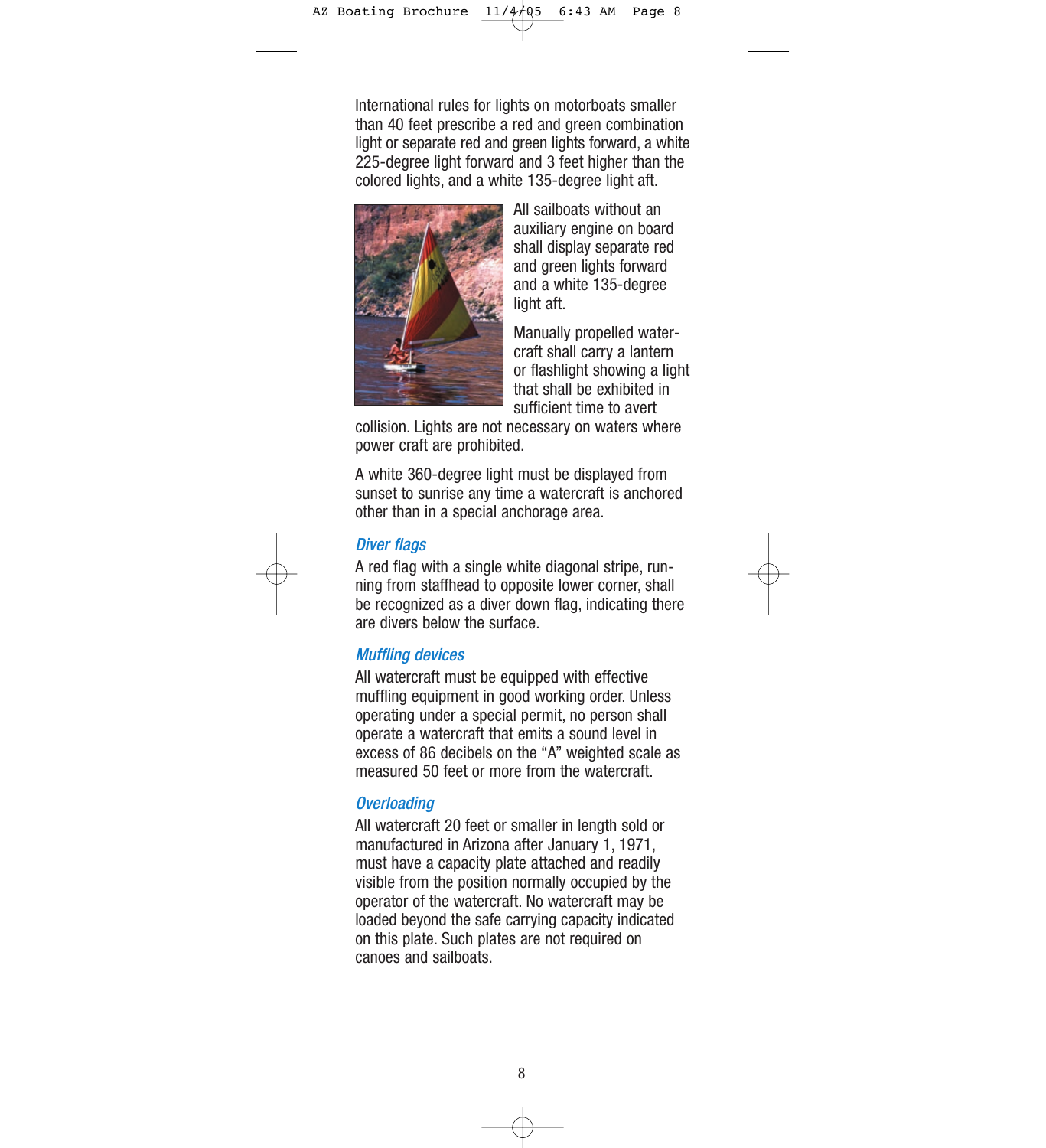#### Watercraft and boat engine restrictions

Motorized watercraft on the following waters are restricted to using an electric motor only:

Ackre Lake Arivaca Lake Bear Canyon Lake Black Canyon Lake Bunch Reservoir Carnero Lake Chaparral Lake Cluff Ponds Coconino Reservoir Coors Lake Dankworth Pond Dogtown Reservoir Fortuna Lake Goldwater Lake Granite Basin Lake Horsethief Basin Lake Hulsey Lake J.D. Dam Lake Knoll Lake Lee Valley Lake

Lynx Lake McKellips Park Lake Pena Blanca Lake Pratt Lake Quigley Lake Redondo Lake Riggs Flat Lake Roper Lake Santa Fe Lake Scott's Reservoir Sierra Blanca Lake Soldier Lake (in Coconino County) Stehr Lake Stoneman Lake Tunnel Reservoir Whitehorse Lake Willow Valley Lake Woodland Reservoir Woods Canyon Lake

Motorized watercraft on the following waters are restricted to a single electric motor or a single gasoline engine not exceeding 10 horsepower:

Ashurst Lake Becker Lake Big Lake Blue Ridge Reservoir Cataract Lake Chevelon Canyon Lake Cholla Lake Hot Pond Concho Lake Crescent Lake Fool Hollow Lake Kaibab Lake Kinnikinick Lake Little Mormon Lake

Luna Lake Mexican Hay Lake Nelson Reservoir Parker Canyon Lake Rainbow Lake River Reservoir Rucker Canyon Lake Show Low Lake Whipple Lake White Mountain Lake (in Apache County) Willow Springs Lake

Watercraft are prohibited on Frye Mesa Reservoir, Rose Canyon Lake and Snow Flat Lake.

Watercraft are prohibited from entering the following waters during the dates designated:

- 1. The posted portion of Luna Lake from April 1–July 31.
- 2. The posted portions of Alamo Lake from Dec. 1–the end of waterfowl season.
- 3. The posted portion of the Tonto arm of Roosevelt Lake from Nov.15–Feb. 28.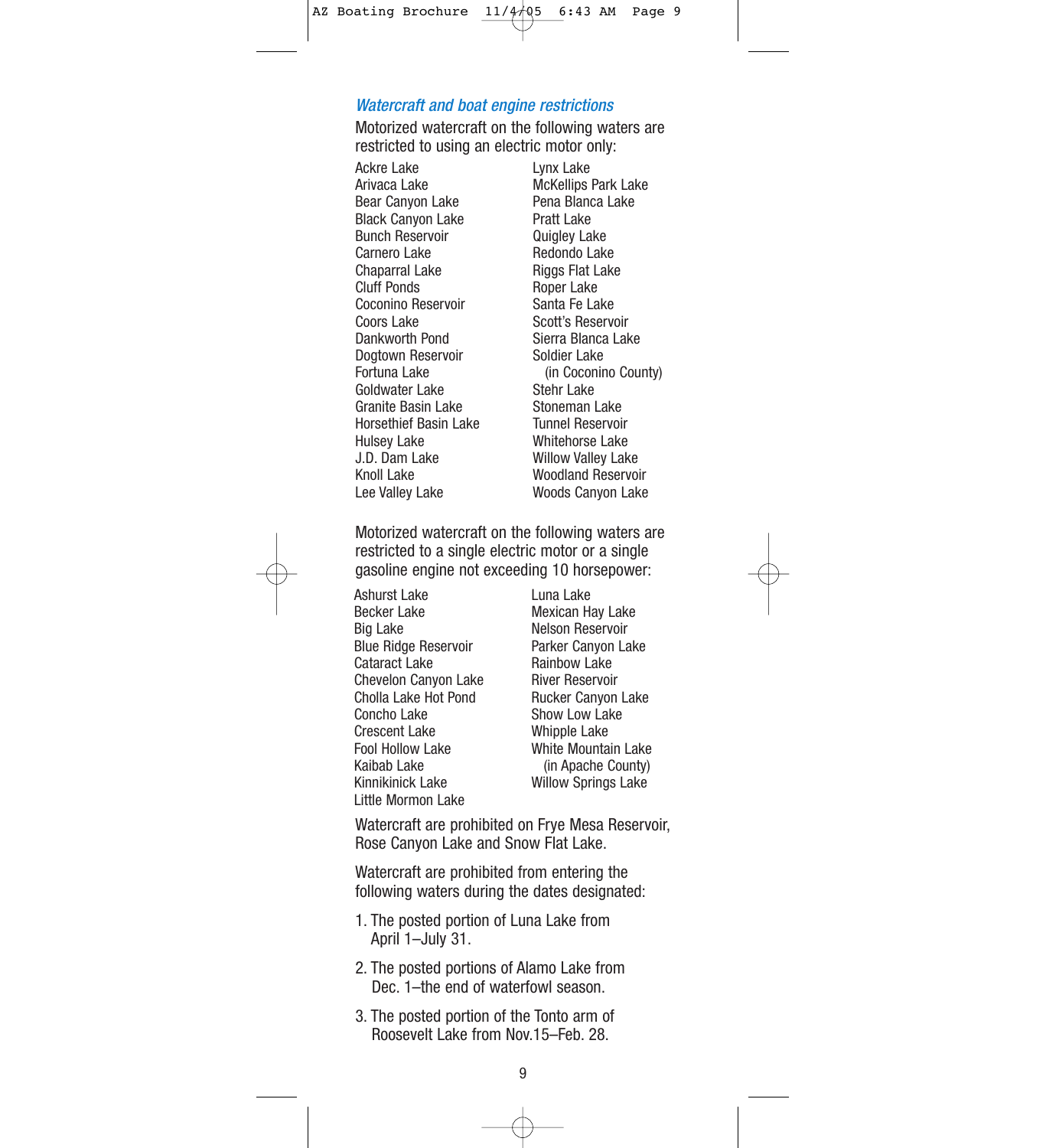- 4. The posted portions of Mittry Lake from Nov. 15–Feb. 28.
- 5. The posted portions of Becker Lake from April 1–July 31.
- 6. The posted portions of the Aqua Fria arm of Lake Pleasant from mid-December to mid-June.

Motor restrictions do not apply to boats of governmental agencies while on official duty or to emergency standby boats operated by lake concessionaires when approved by the Arizona Game and Fish Department.

## **BOATING TIPS**

- Be courteous. The less time you spend on the boat ramp or dock, the more boaters will appreciate you. In most cases, the larger the boat, the longer it takes to launch and retrieve. Sailboats are particularily difficult to retrieve.
- The skipper or operator of a watercraft is responsible for any damage caused by the boat's wake.
- Keep a lookout for other watercraft, skiers, reefs, snags and other floating objects.
- Make water your beverage of choice. Arizona watercraft law enforcement agencies have adopted a zero-tolerance policy for boating while intoxicated.
- Reduce your wake especially in the area of swimmers, fishermen, sailboat regattas or watercraft at anchor.

#### **REGULATORY MARKERS AND AIDS TO NAVIGATION**

No person shall operate a watercraft on the waters of the state contrary to the manner prescribed by lawful regulatory markers.

No person shall moor or fasten a watercraft to any regulatory marker, or remove, obstruct, or interfere with any regulatory marker.

All regulatory markers are colored white and orange.

Geometric shapes painted on regulatory markers shall indicate:

- 1. A diamond means danger.
- 2. A diamond with a cross inside means no boats allowed.
- 3. Circles mean boats are subject to restrictions indicated inside the circle.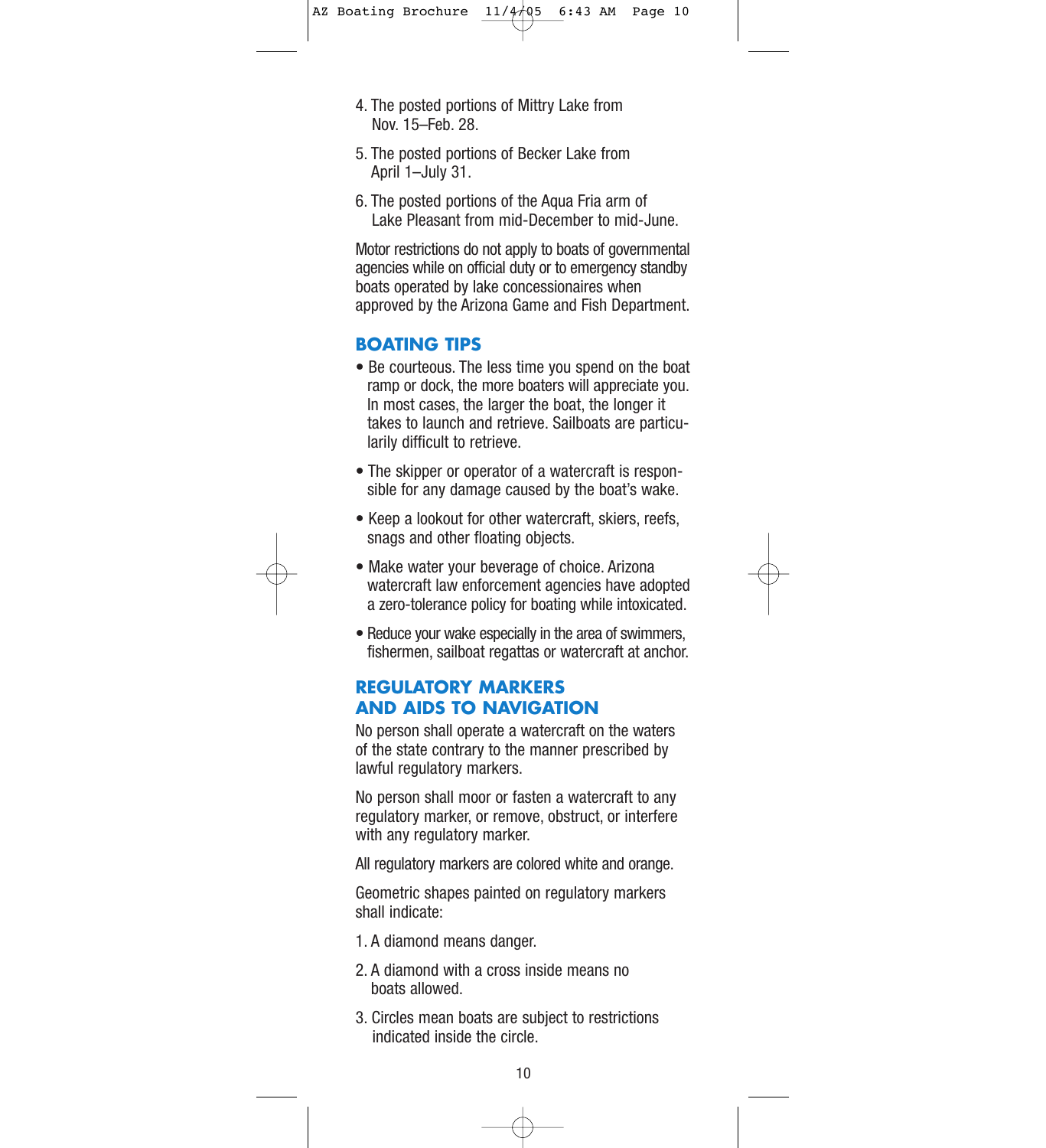

4. A square or rectangular shape with directions inside gives specific directions, such as "marina."

On a well-defined channel, aids to navigation shall be solid colored buoys unless otherwise marked. A buoy marking the left side of a channel (looking upstream or up lake away from the dam) shall be green. Buoys marking the right side of the channel shall be all red. Such buoys shall be in pairs, marking each side of the channel, except that on an irregularly defined channel they may be staggered on alternate sides of the channel. Watercraft should pass between the buoys except when to do so would create a hazard to other watercraft.

A buoy with alternate black and white stripes means the watercraft should not pass between the buoy and the shore.

Navigational markers may be equipped with flashing lights.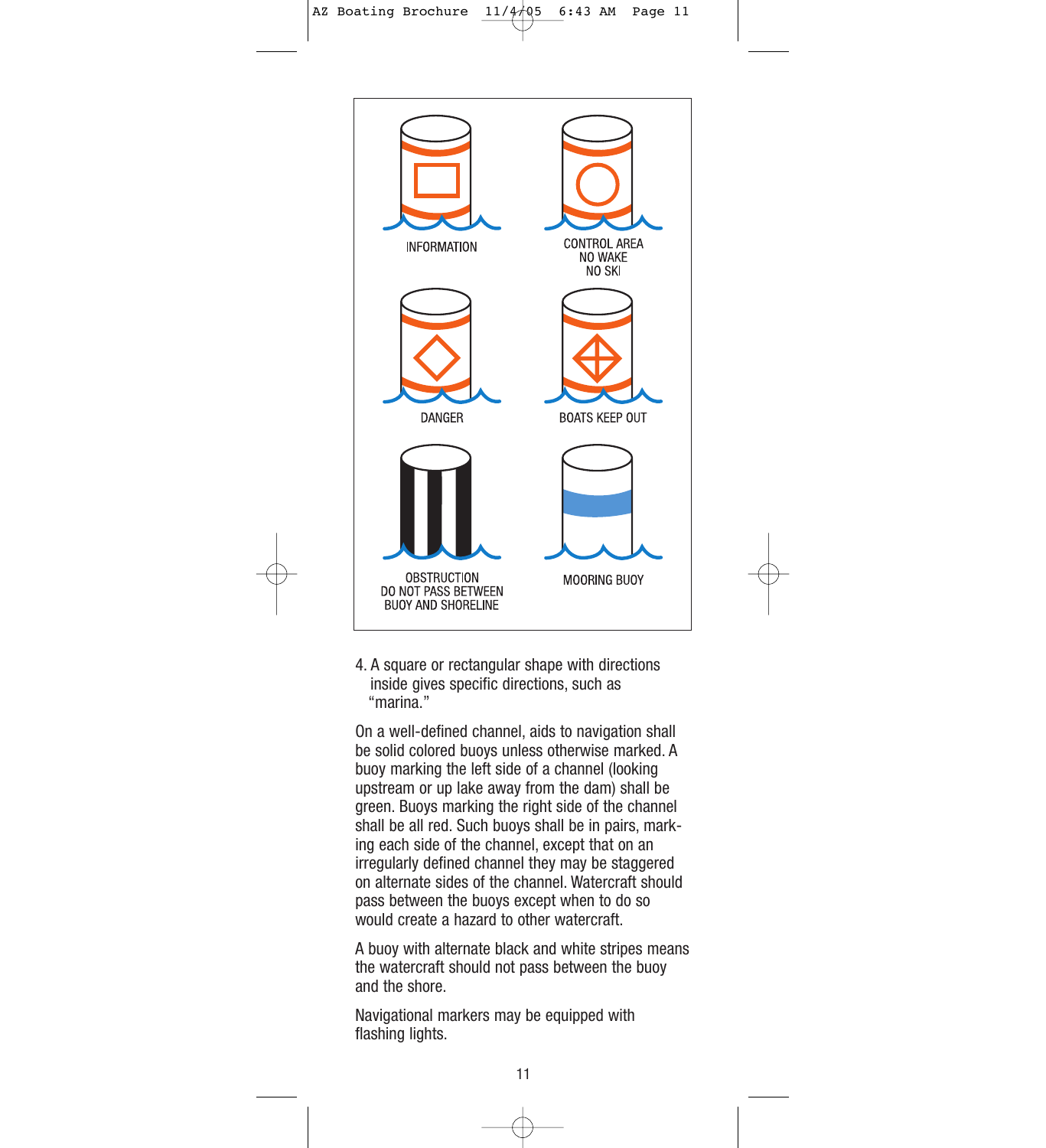Mooring buoys shall be white with a horizontal blue band halfway between the top of the buoy and the water line.

#### Interference with navigation

No person shall operate a watercraft or swim in a manner that unnecessarily or unreasonably interferes with other watercraft or within areas used for launching. Anchoring or swimming in heavily traveled channels or blocking launching areas shall constitute such interference.

#### **Waterskiing**

No watercraft having in tow a person or persons on waterskis, surfboard or similar contrivance shall be operated unless the watercraft is occupied by at least two persons: an operator and an observer.

The observer shall display a bright or brilliant orange or red flag visible from all directions, no less than 12 x 12 inches on a side and mounted on a handle, at all times when the skier is down in the water and not actually skiing. The observer must be physically capable and mentally competent to act as an observer.

No person shall be on waterskis or similar contrivances in a careless or reckless manner so as to endanger life or property, or in a manner contrary to that designated by regulatory markers.

Waterskiing is prohibited between sunset and sunrise.

#### Blocking launching areas

No person shall camp or park on any boat-launching area or otherwise restrict or prevent free access to the launching area.

#### Dumping refuse, littering

It is illegal to dump refuse, rubbish or garbage on the waterways or shorelines of this state. Watercraft sewage systems that dump directly into the water must be sealed. Discharge of any sewage system into waterways or onto shorelines is illegal.

#### Accident: duties of operator

The operator of any watercraft involved in an accident that results in injury or property damage shall immediately stop such watercraft, give his name and address and the name and address of the owner to the injured party, render reasonable assistance and promptly report the incident to the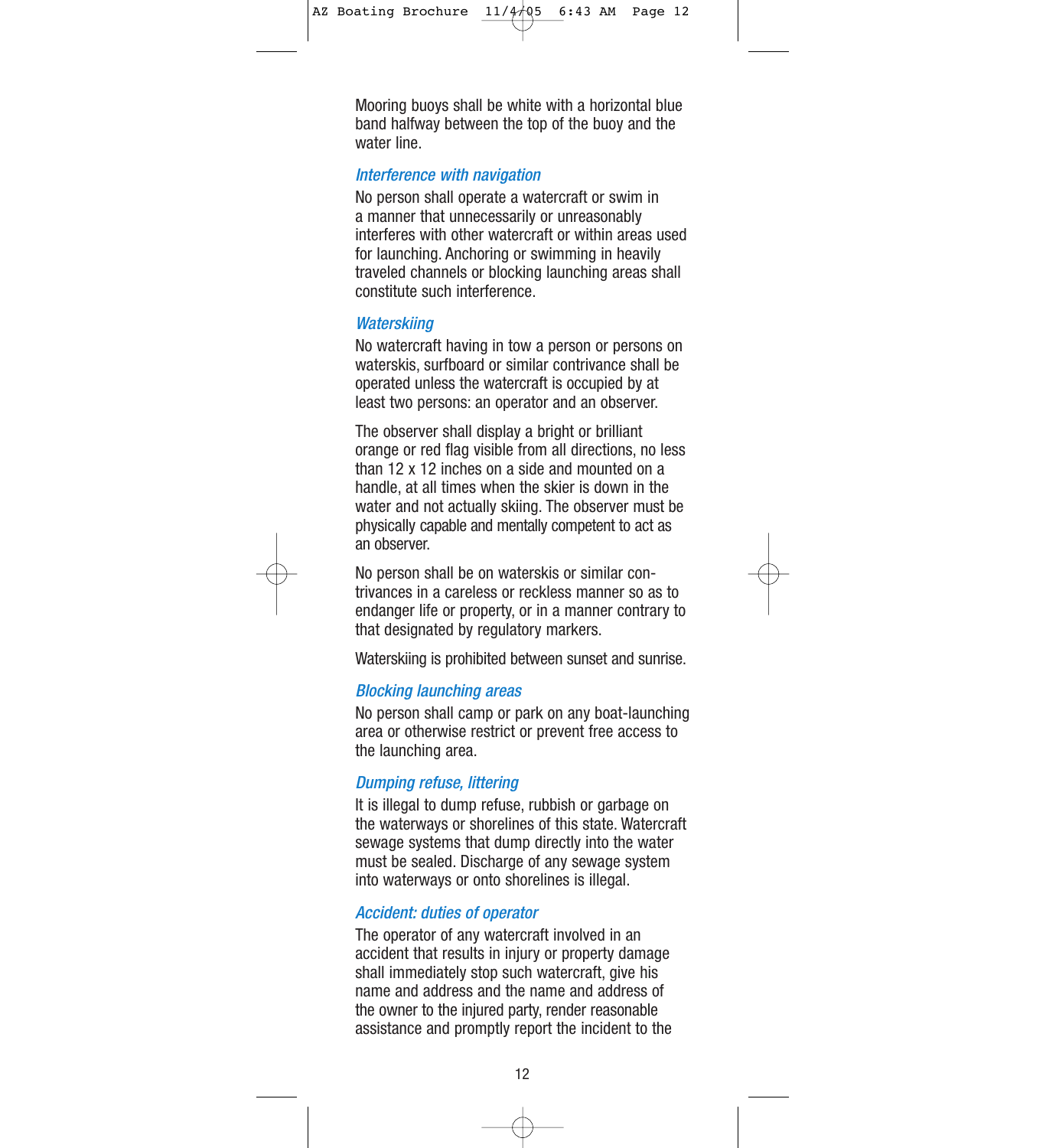nearest law enforcement agency. A report must be filed directly to the Arizona Game and Fish Department within 48 hours if the accident resulted in a death. If it resulted in any injury beyond first aid or property damage of more than \$500 then the report must be filed to the department within five days. Reports should be sent to: Arizona Game and Fish Department, Boating Law Administrator, 2221 W. Greenway Road, Phoenix, AZ, 85023.

#### **Enforcement**

All peace officers of the state, counties, and cities shall enforce the provisions of Arizona Revised Statutes, Title 5.



In the enforcement of

Arizona Revised Statutes, Title 5, an officer may issue a warning order or a citation, and order the operator of the watercraft ashore to correct the violation.

All watercraft operators are required to stop when hailed by a peace officer.

#### Carbon monoxide poisoning

When operating any type of watercraft, be careful when running downwind (the wind blowing toward the bow), as exhaust gases may blow back onboard. The best prevention of carbon monoxide poisoning is knowledge about carbon monoxide. Everyone should know the symptoms of, and treatment for, carbon monoxide poisoning.

#### Personal watercraft (PWC)

Personal watercraft means a watercraft that is smaller than 16 feet, propelled by machinery powering a water jet pump, and designed to be operated by a person who sits, stands or kneels on rather



than sitting inside the watercraft.

When operating a personal watercraft, all persons on board shall wear a U.S. Coast Guard approved type I, II, or III personal flotation device. PFDs must be worn and fastened according to the manufacturer's design or recommended use and be adjusted for a snug fit. If the craft has a lanyard type cutoff switch, it must be attached to the operator.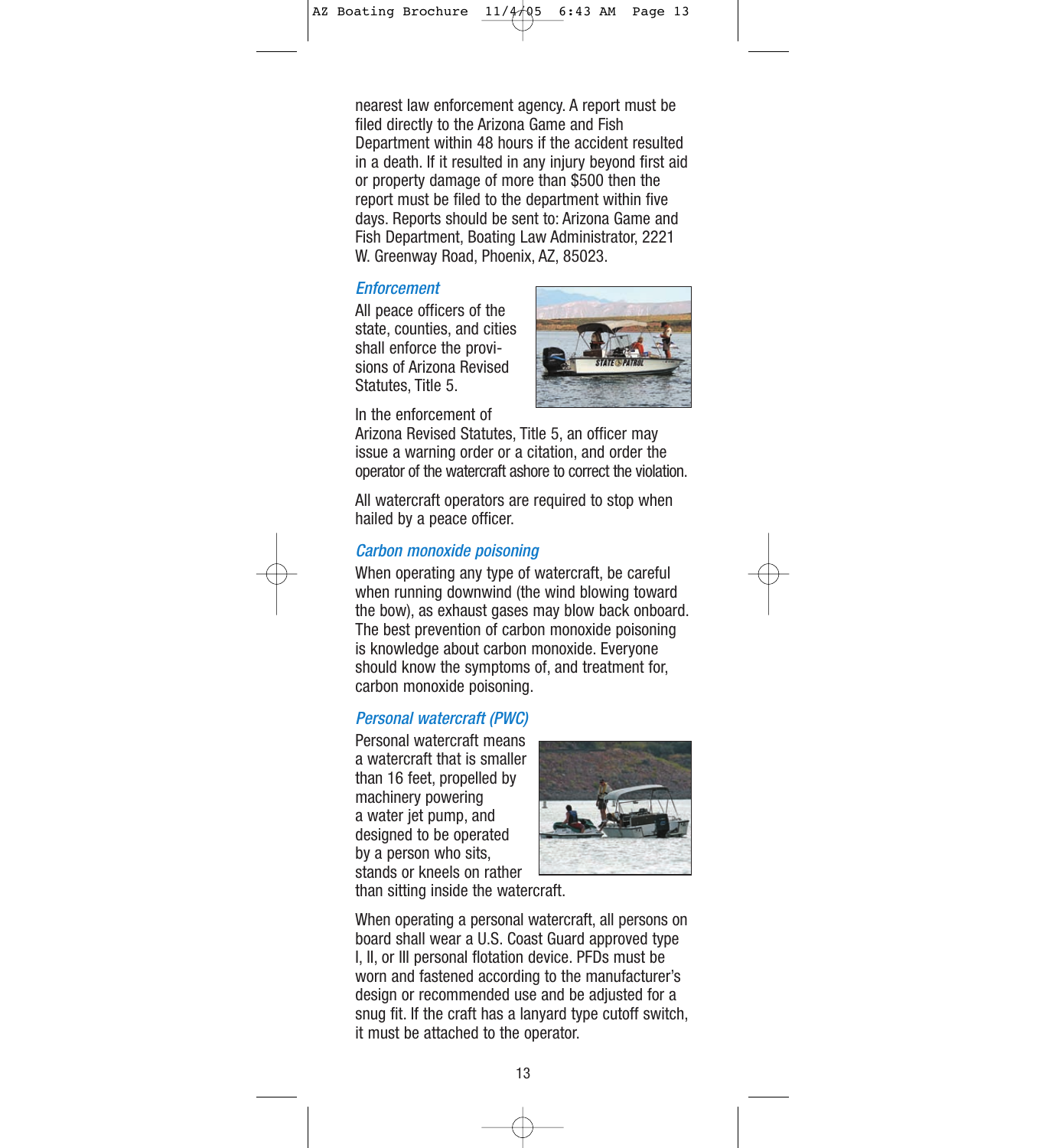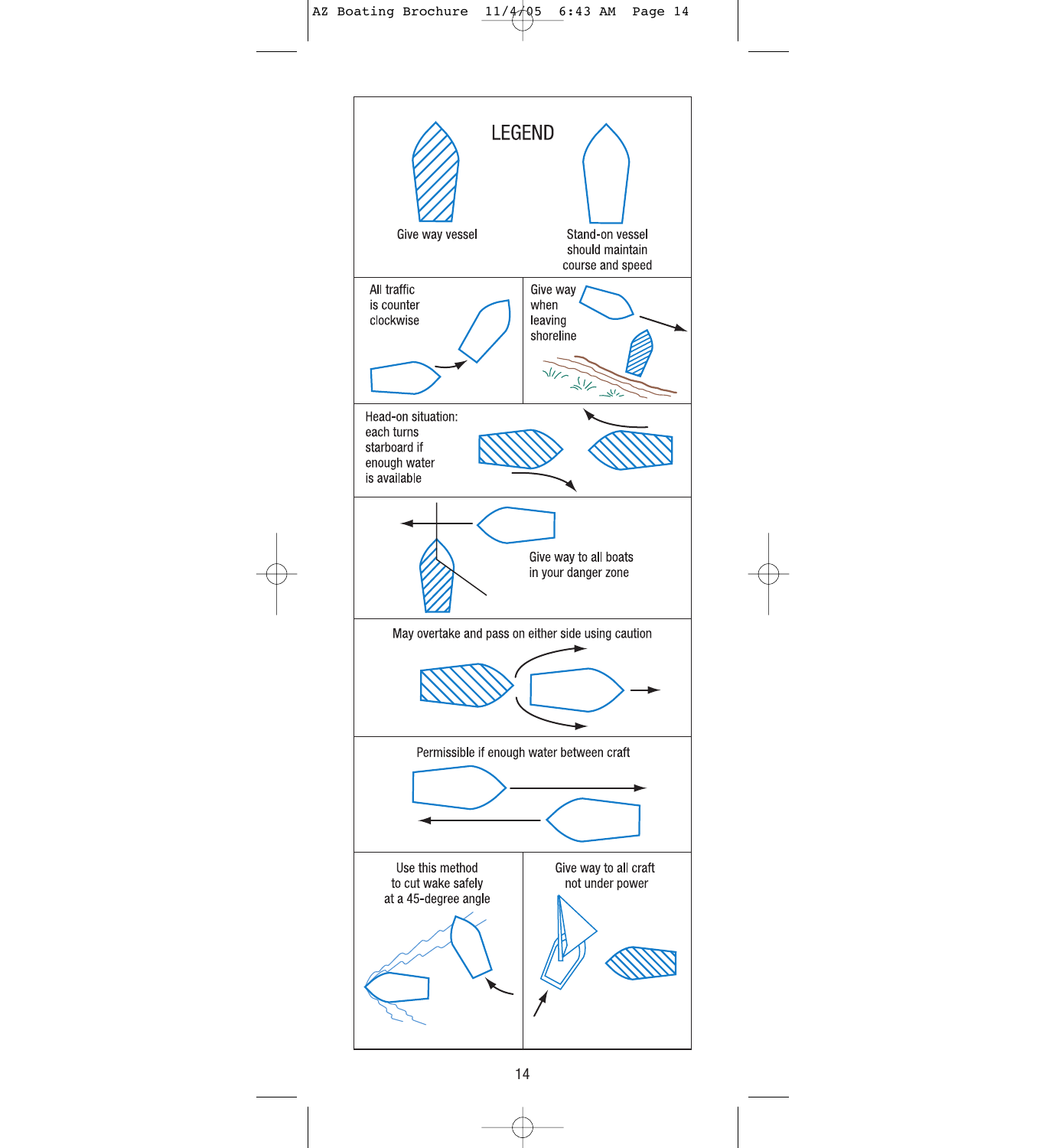A PWC shall not be loaded beyond its safe carrying capacity or the manufacturer's recommended limits.

When operating a personal watercraft you must not act in a reckless or negligent manner endangering the life or property of another person. In Arizona, simultaneously committing two or more of the following acts is considered reckless operation:

- Operating a personal watercraft within 60 feet of another watercraft above wakeless speed.
- Operating a personal watercraft within the vicinity of a motorboat in a manner that obstructs the visibility of either operator.
- Heading into the wake of a motorboat that is within 60 feet and causing one-half or more of the length of the personal watercraft to leave the water.
- Maneuvering quickly, turning sharply or swerving unless the maneuver is necessary to avoid a collision within 60 feet of another watercraft.

## Navigation rules

The operator of a watercraft under power shall give way to any craft not under power, unless the craft not under power is overtaking the powered craft.

The operator of a watercraft shall give way to watercraft entering its danger zone, which is an area from straight ahead to 112.5 degrees to starboard side, in cases where a collision might occur. This is roughly the same angle as the green or starboard side running lights.

A watercraft may pass on either side when overtaking another, but the operator of the passing watercraft shall be responsible for any collision and for his wake. The passing watercraft is the give way vessel. Watercraft being overtaken shall maintain course and speed.

Watercraft meeting head to head shall pass portside to portside by turning starboard when it is practical to do so.

Normal traffic on waterways shall be counterclockwise. Watercraft leaving the shoreline shall give way to watercraft approaching the shoreline.